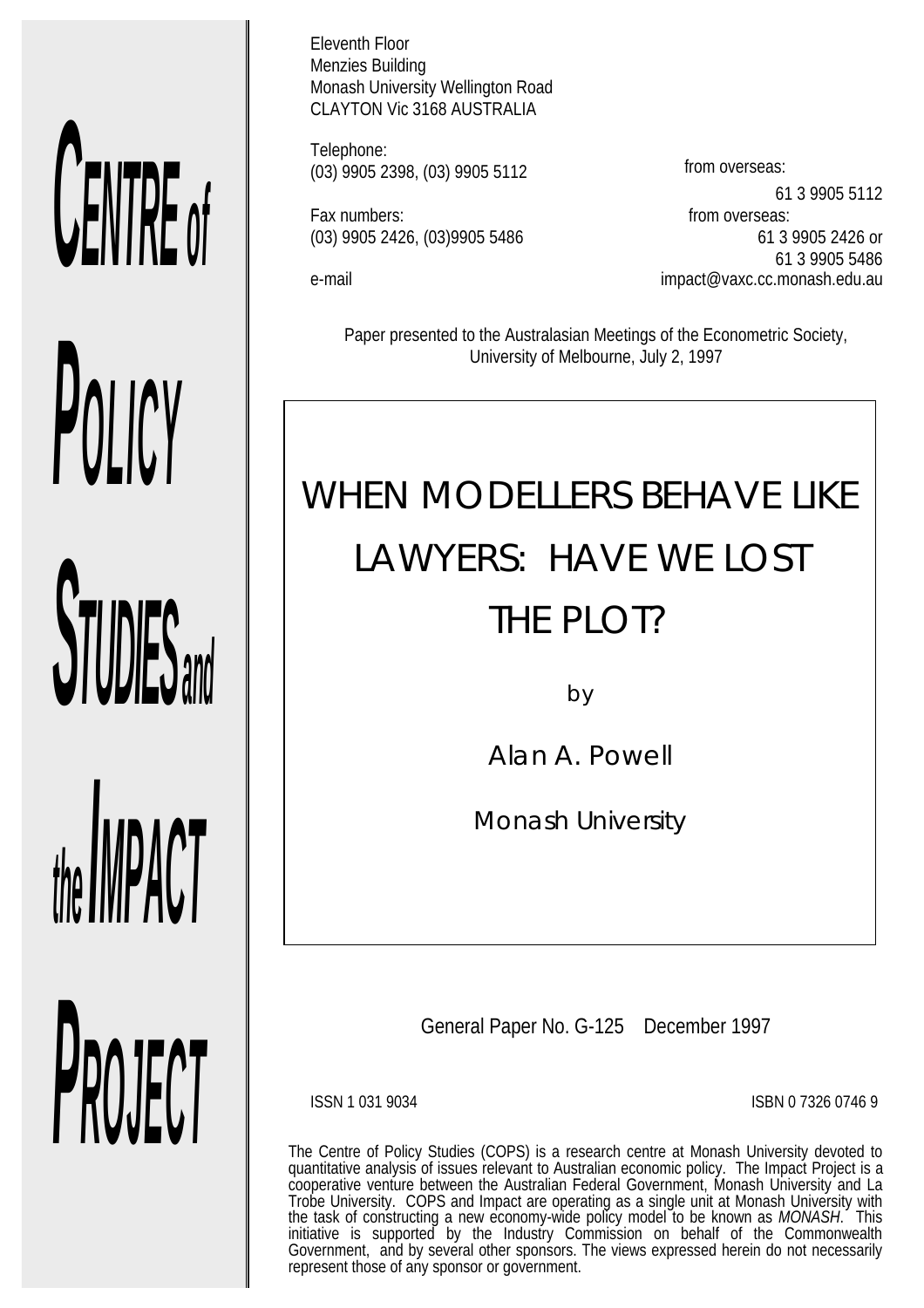# *CONTENTS*

|    | <b>ABSTRACT</b>                                                     | i                |
|----|---------------------------------------------------------------------|------------------|
| 1. | <b>INTRODUCTION</b>                                                 | $\mathbf{1}$     |
| 2. | <b>WHY FULL PUBLIC DISCLOSURE IS NECESSARY</b>                      | 3                |
|    | Scientific status of modelling work                                 | 3                |
|    | Economies of scale and scope in modelling                           | $\boldsymbol{4}$ |
|    | Institutional impediments and institutional innovation              | $\boldsymbol{4}$ |
| 3. | <b>LESSONS FROM THE IMPACT PROJECT EXPERIENCE</b>                   | 6                |
| 4. | THE CONTINUING NEED FOR WELL                                        |                  |
|    | DOCUMENTED AND PUBLICLY ACCESSIBLE MODELS                           | 7                |
|    | Antecedents of existing models and the knowledge base for modelling | 7                |
| 5. | <b>SUMMARY AND CONCLUSION</b>                                       | 8                |
|    | <b>REFERENCES</b>                                                   | 10               |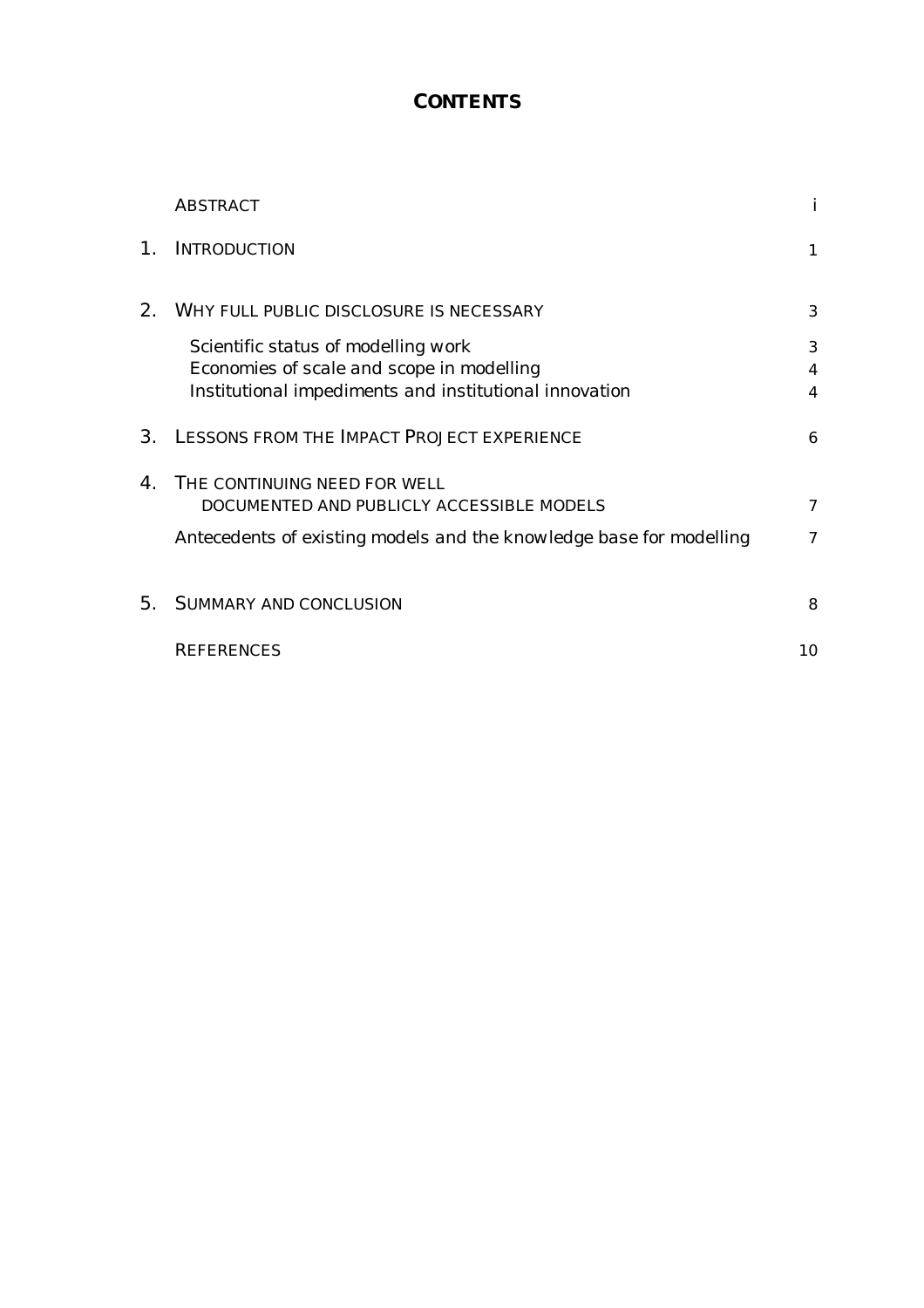## *ABSTRACT*

Australia has made outstanding contributions to the use of quantitative economic models in public policy discussions. That leading role is now threatened by the increasing use of econometric modellers in an advocacy, lawyer-like role, rather than as impartial sources of the best available technical advice. This development became inevitable once it became fashionable in Canberra during the mid 1980s to deny the existence of public goods and to force the funding of economic intelligence garnering increasingly into the private sector. This paper argues that we are all the losers.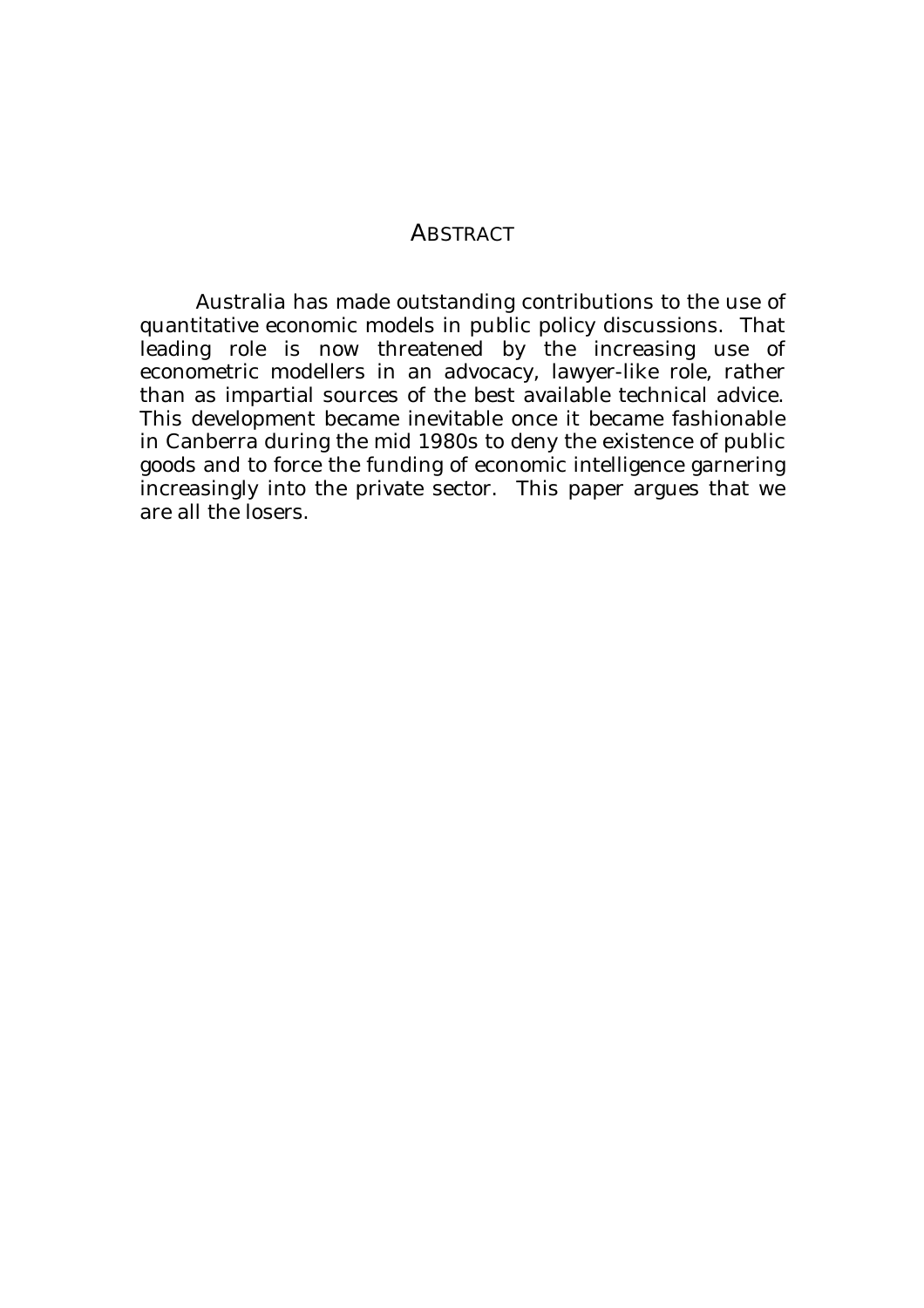### *WHEN MODELLERS BEHAVE LIKE LAWYERS: HAVE WE LOST THE PLOT?*

by

Alan A. POWELL\*

*Monash University*

### *1. Introduction*

Recent times have seen an increasingly befuddled press become at once mesmerized by, yet simultaneously sceptical about, the nowadays commonplace use of quantitative economic models to support arguments in policy debate. The clash between the policy position on the protection of passenger motor vehicles taken by the South Australian government and the view of the Industry Commission provides a stark example<sup>1</sup> — the former's arguments were bolstered by simulations with MM2 and other proprietary models<sup>2</sup>, while the latter relied heavily on the MONASH model3.

Not that there is anything wrong with, nor surprising about, the idea that different modellers might produce simulations suggesting different policy conclusions. Even in the case of modellers using precisely the same model, this can happen, and indeed has happened relatively frequently with Australia's only fully public-domain policy model, ORANI4. The different results in such cases will be relatively easily traced to the modeller's different choices about one or more of:

- *data* (the provenance of all quantitative modelling is based on the factual evidence or data base to which it appeals)
- *parameters* (these are the magnitudes of key constants that determine behaviour in the model)
- *relevant equations* (models consist of sets of equations, among which only a few will usually be crucial in determining a particular model result)
- *closure* (this is the decision about which variables are to be taken as given, and which are to be determined by the model)
- *shocks* (the changes in policy or external circumstances that are to be analysed).

I am grateful for comments to Ken Wallis (who broadly agrees with me) and to Matthew Peter (who tends not to). My debt to the former for pointing me towards the key U.K. references in the subject matter of this paper is large. The sole responsibility for the views expressed, and for any errors or omissions of fact, rests with me.

See, e.g., the press report by Deans and Jacobsen (1997).

<sup>2</sup> MM2 is the acronym for the Mark II Murphy Model; it is described briefly in Powell and Murphy (forthcoming 1997), pp. 402-30.

<sup>3</sup> MONASH, under development at the Centre of Policy Studies at Monash University, is the successor to the ORANI model (Dixon, Parmenter, Sutton and Vincent, 1982). Provisional documentation of MONASH may be found in Centre of Policy Studies (1994); Adams and Dixon (1995) and Adams, Dixon, McDonald, Meagher and Parmenter (1994), provide examples of a published application.

<sup>4</sup> By "fully public-domain" I mean a model that can be used at nominal (marginal) cost by any qualified professional and whose equations, parameters and closure can be routinely altered by the user without seeking special assistance from the model builder. Of necessity, such a model is fully publicly documented.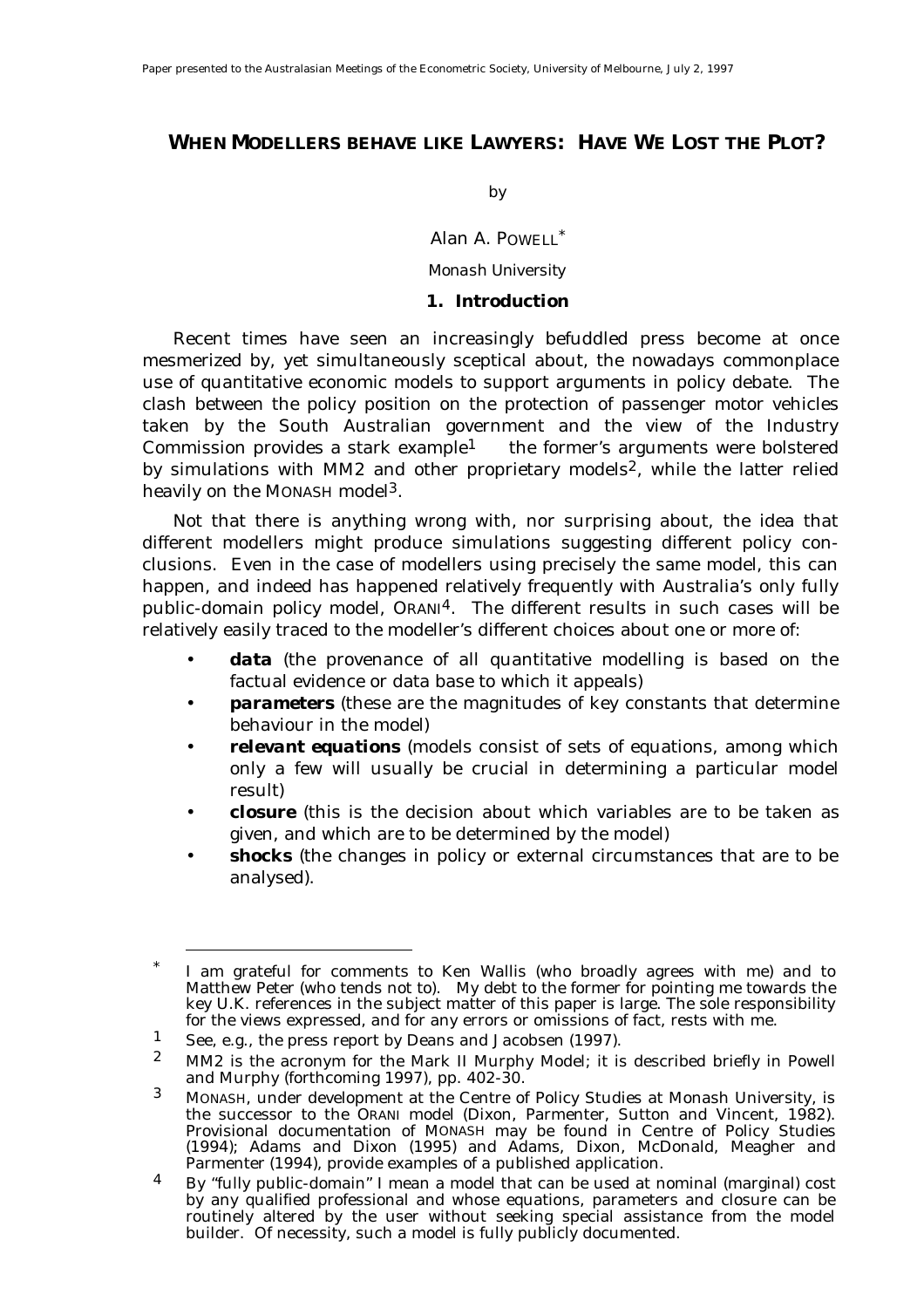In non-technical language, this says that the two modellers have made different *assumptions*, each viewing her/his choice as the more 'reasonable' (read: 'relevant to the real world'). With the crucial assumptions identified, they can be debated. In the case where different models are involved, the work of the Economic Modelling Bureau of Australia (EMBA) in organizing a series of *models comparisons conferences* has been helpful for establishing some of the reasons for the differences between the simulation properties of the models, as were some conferences that pre-dated the Bureau's activity in this field.

The 1989 conference run by Mark Upcher under the joint auspices of the Treasury and the ANU's Centre for Economic Policy Research was especially fruitful at teasing out the differences between the Australian module of the McKibbin-Sachs Global (MSG) model and the then extant version of the Murphy Model (see Parsell, Powell and Wilcoxen (1991)). This was possible only because the youthful model builders (Warwick McKibbin and Chris Murphy) were prepared to devote substantial amounts of time to assisting the investigators (Bruce Parsell, Peter Wilcoxen and myself) mounting the model comparison. I believe:

 (a) that this type of interaction is roughly what could be expected under the institutional arrangements that prevail in England where the major econometric model builders are funded by a common patron, the Macroeconomic Modelling Consortium, which comprises the Economic and Social Research Council (ESRC), the Treasury and the Bank of England, and is managed by the ESRC. The Consortium requires, as a condition for funding the research, that the model builders should interact in this intensive way with the ESRC's Macroeconomic Modelling Bureau under Ken Wallis' leadership at the University of Warwick. Results from models that have not been checked out independently are simply not admissible in the policy debate. The Bureau is also required to include under its purview the Treasury model, which is in the public domain by law and of which updated versions are released annually. From time to time, other models (e.g., those of the Bank of England and of Oxford Economic Forecasting) also have been deposited voluntarily with the Bureau to meet the requirement for admissibility in the policy debate5.

However, under current Australian conditions I find it difficult to believe:

 (b) that the proprietors of any well established commercial model (not even the very same McKibbin and Murphy who gave such excellent cooperation to a models comparison conference some eight years ago) could be motivated to put the necessary amount of time and effort into this type of exercise. Because the instigators of models comparisons work (especially EMBA) lack the teeth of the ESRC's modelling bureau, it will only be possible to coax or cajole the modellers into providing the profession with the documentation and access required for independent scrutiny: the bottom-line requirements of the commercial imperative will not allow otherwise.

THE TREAD MORE detail on the structure of the macroeconomic modelling industry in the United Kingdom, including a comparison from an industrial organization point of view with France and the United States, will be found in Smith (1994).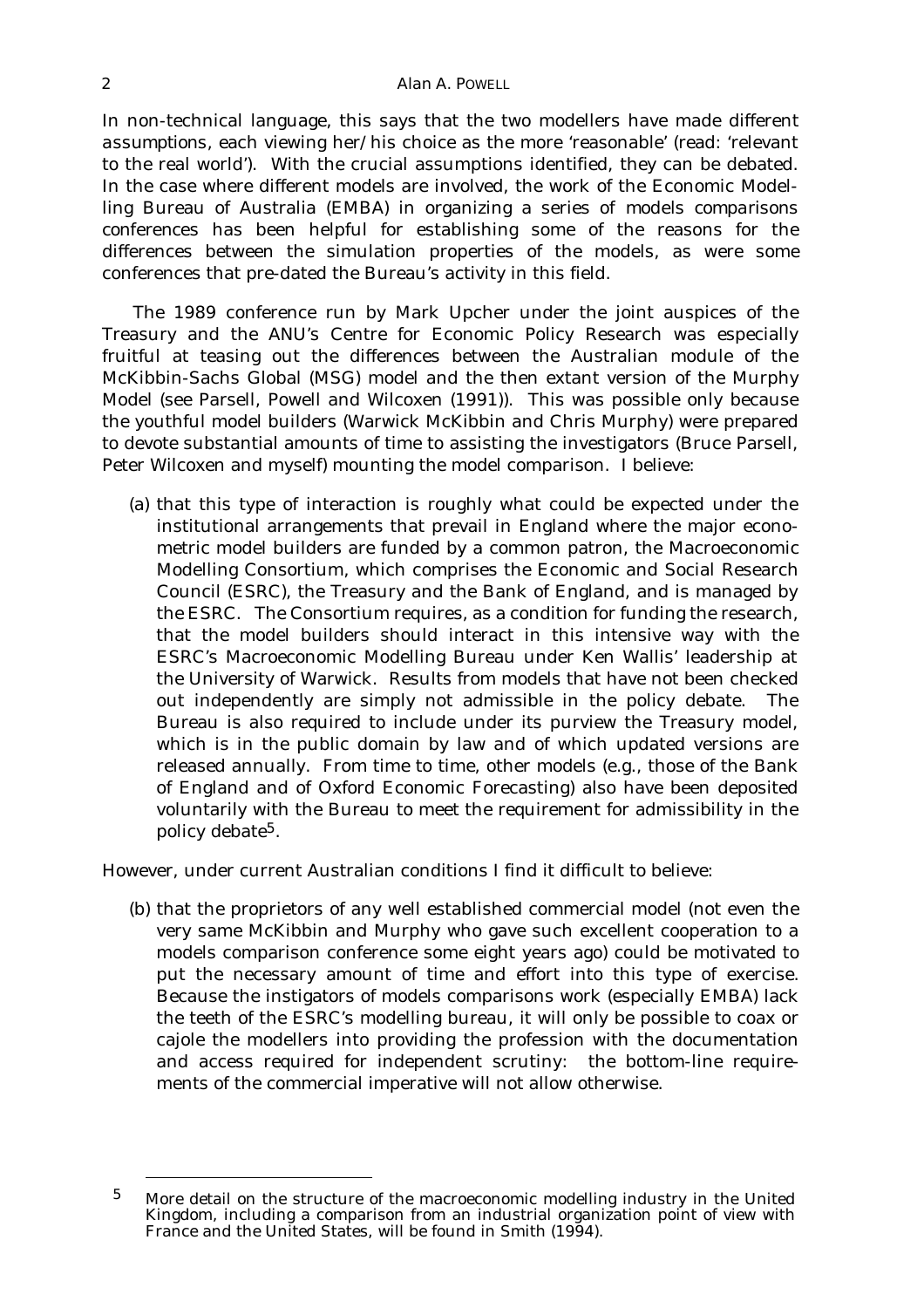Of itself this need not stifle the policy debate, nor lead to serious damage to quantitative economic modelling as an accepted and useful (though, of course, partial) tool for helping policy makers in their deliberations. But this sanguine perspective is based on the premise that the commercially based models compete against other models that are supported publicly and which are fully exposed, messy interstices and all, to rigorous peer group review. The supporting arguments for this conclusion are set out in the sections below.

This short paper is written in the hope that it will stimulate discussion among modellers and their clientele  $-$  especially their public-sector clientele  $-$  as how to get the best out of formal quantitative models as an input to policy discussions. Section 2 explains why models used for public policy discussion must be properly documented. It reviews the requirements for modelling work to be accorded scientific standing, and identifies economies of scope and scale in model production. The institutional implications of the latter are discussed, as well as the (in my view, exemplary) U.K. response to them. Section 3 continues the institutional theme, summarizing lessons gleaned over two decades at the Impact Project. Section 4 explains why fully publicly documented and accessible models are still needed. The principal points of the paper are summarized in the concluding Section 5.

### *2. Why full public disclosure is necessary6*

Economics, perhaps more than any other line of social inquiry, aspires to the status of a science. Our inability as economists to conduct controlled experiments puts us at a disadvantage. But instead of minimizing this disability, all too often we have accentuated it by failing to implement those straightforward measures that are taken as routine in the physical sciences. In particular  $-$  and as was forcefully pointed out a decade ago by Dewald, Thursby and Anderson (1986) too often we have not even taken the standard precautions needed to ensure that our work can be replicated.

The requirement of replicability supplies the first reason for maintaining a detailed record of any research undertaking. The researchers themselves have finite memories; without detailed written records even they, in many instances, would not be able to reproduce their own work at a later date. But should they put this record in the public domain?

### *Scientific status of modelling work*

 Independent replication by others is widely and wisely accepted as an absolutely basic requirement of scientific work. This is why it is incumbent on researchers to *publicly* document both their methods and materials sufficiently to allow other workers to reproduce reported results. If this condition is not met, the results are not accorded scientific standing and are not taken seriously by other scientists.

Already we perceive a tension here in the current Australian climate: if models which are used to support public policy arguments lie outside the public domain, how can these arguments provide a credible basis for decision making?

 <sup>6</sup> This section draw liberally on my *Foreword* to Hertel (ed.) (1997).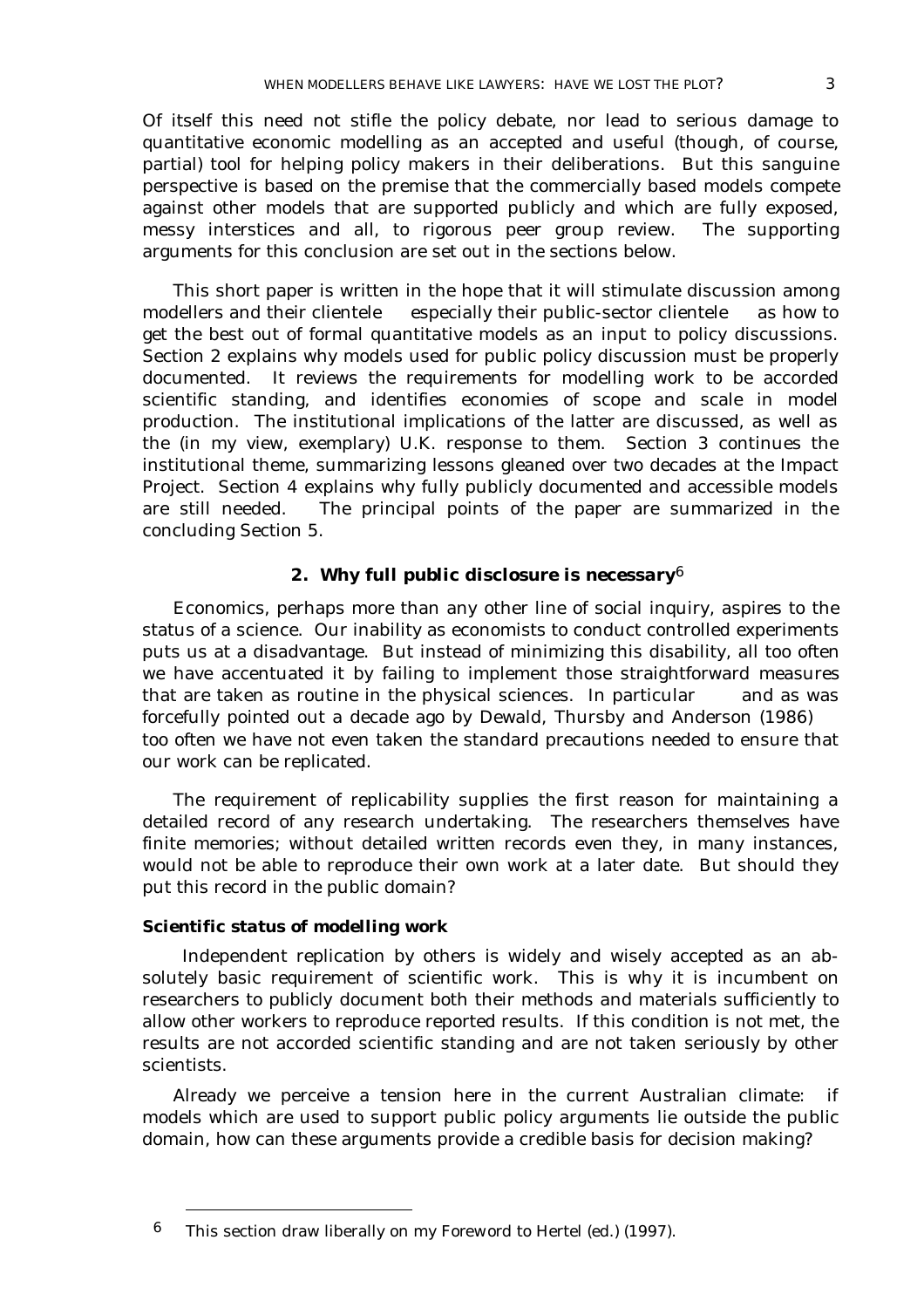What is required to ensure replicability? In the issue carrying the paper by Dewald *et al.* cited above, the editors of the *American Economic Review* announced that it was their policy to publish papers

'only where the data used in the analysis are clearly and precisely documented, are readily available to any researcher for purposes of replication, and where details of the computations sufficient to permit replication are provided' (p. v).

In the case of economy-wide modelling work, this can amount to a tall order. To take just one well known example  $-$  the ORANI model  $-$  a listing of the model's data base and parameter file runs to 646 pages (Kenderes and Strzelecki, 1991). The equations of the model itself, their interpretation and illustrative simulations are documented in a 372-page monograph (Dixon, Parmenter, Sutton and Vincent, 1981), in working papers, and in a journal literature too voluminous to cite here.

### *Economies of scale and scope in modelling*

Given that a practical policy and/or forecasting model involves a very heavy investment in intellectual effort, data garnering and documentation, it would be amazing if economists did not recognize the potential for economies of scale and scope. The realization of such economies requires model builders to see most of the model's core ingredients  $-$  such as its standard or default equation listing, data base and parameter file — as public goods. Around such publicly (or semipublicly) available tools we would expect a community of modellers to develop. And indeed the last two decades saw such a community develop around the models (especially ORANI) at the Impact Project, whose example proved compelling enough to inspire one courageous individual to attempt something similar on a global scale (Hertel 1994).

The perspective that I am taking here views the resources available to support research as too few, and the issues to be analysed as too pressing, for opportunities to be squandered by engaging in the wrong sort of replication while failing to attend to the right sort of replication as outlined above. By the 'wrong' sort of replication I mean unnecessary duplication: that is, two or more individuals or groups making separate demands on research resources to produce essentially the same product, be it a data-base, a parameter file, or a core model. The extent to which model building has been privatized in Australia arguably has reached this socially wasteful stage. What is more, the previously publicly provided infrastructure is aging, conditions of access are becoming worse, and documentation lags are increasing.

### *Institutional impediments and institutional innovation*

Most of the resistance to sharing resources in modelling can be traced to just two sources: (1) funding difficulties and (2) the academic imperative. If a common, open-access research facility is to be created, how does one elicit enough cooperation among the potential clientele to ensure that attempted free-riding does not sink the venture? If academic recognition, promotion and tenure seem to be more available to 'loners' who keep their research cards very close to their vests, how can a community of modellers develop around a common modelling resource base?

On the question of funding, leaving matters to the private sector will fail to reap the rewards that demonstrably come from cooperation. Leaving it to the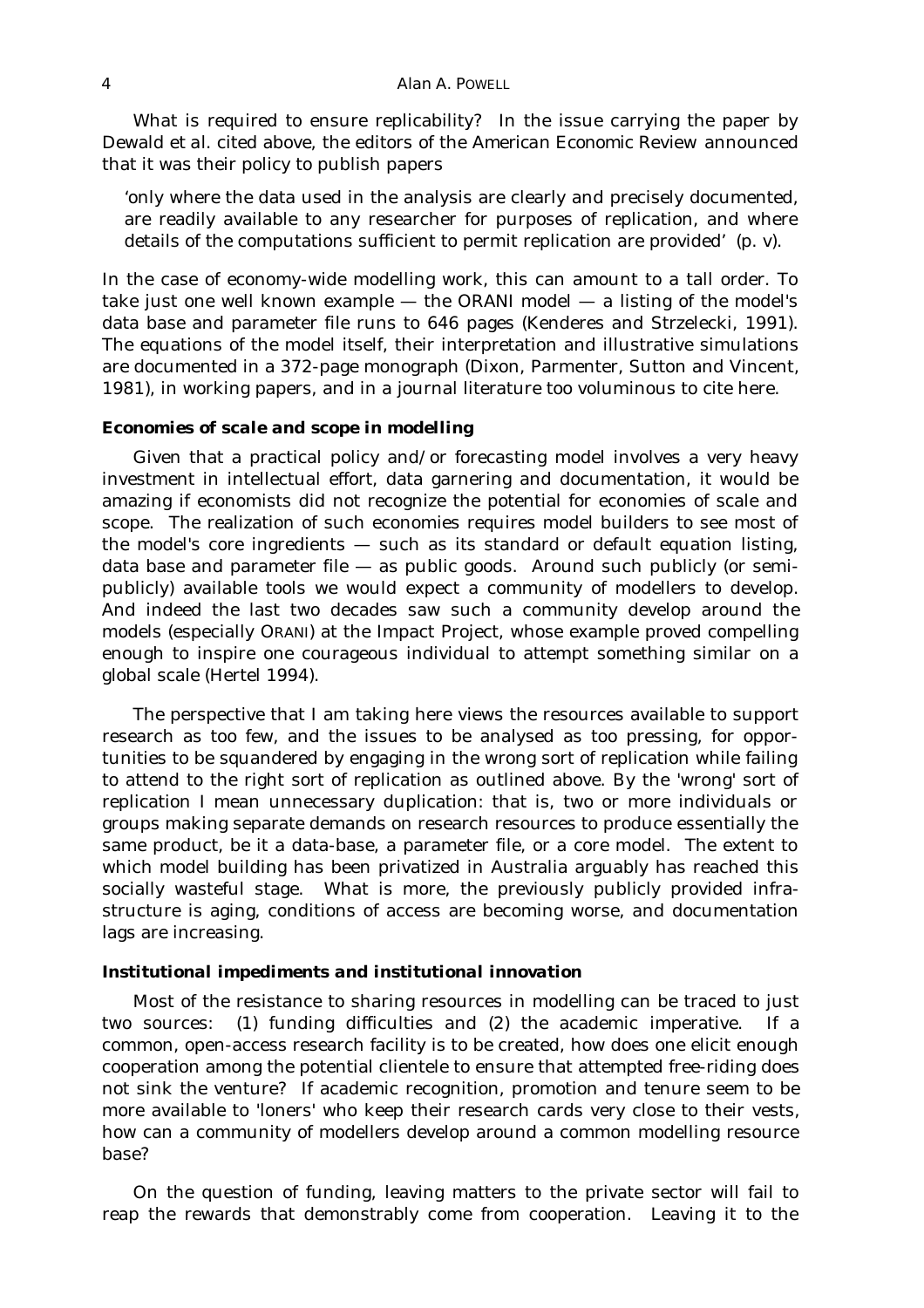private sector most likely will lead to proprietary models where almost all of the incentives are to share nothing  $-$  only if we are exceptionally lucky might we see the formation of one or more research consortia backed by some of the larger players.

For the latter to work, all putative members of a research consortium must recognize that without cooperation all are likely to be worse off. Having faced up to this, they must then agree to behave as responsible members of their modelling community. This implies meeting a share of the funding where possible, and agreeing that modelling infrastructure developed in-house will be shared by consortium members. If the backers are exceptionally publicly spirited, they just may agree to sharing their model with the community at large. But there has been very little of this type of activity in Australia, and none of it over sustained periods.

The academic imperative will remain an obstacle as long as promotion and  $t$ enure committees  $-$  not to mention referees and editors of journals in applied economics - continue to reward novelty at the expense of the usefulness of research outputs. Over time I hope that we will see more and more academic researchers and editors realize that a quality piece of applied analysis which builds on an existing core model and database offers better professional opportunities than implementing some new twist for its own sake on a toy model with data of doubtful provenance and questionable relevance to any real world problem.

The United Kingdom came to terms with these institutional failings in the early 1980s when a parliamentary committee stated that it 'was not satisfied that the [then] present arrangements produce[d] the most useful model-based evidence for the Committee, for Parliament, or the public.' 7 The Committee went on to note:

'neither in evidence to the Committee nor in published work is there any sustained systematic process of inter-model comparison, tracking down the reasons for differences between models and the justification of them ... There is no general access to models for users outside the forecasting teams, or any means by which they can themselves make inter-model comparisons in which they may be interested. There is no generally agreed process of testing... '

> (Treasury and Civil Service Committee of the House of Commons, session 1980-81, Chapter 10) 8

These observations provided the momentum that ultimately led to the establishment of the ESRC Macroeconomic Modelling Bureau at Warwick in 1983, and to its maintenance since then as the quality assurance device for the U.K. profession. It is able to discharge this role because of its independence, and the requirement already alluded to that publicly financed modellers deposit their complete models (including databases) with the Bureau. The latter is then in a position to 'undertake direct comparisons across models of the U.K. economy at all stages … ' (Wallis, 1993b, p. 227).

 <sup>7</sup> Here I am drawing shamelessly on the account provided in Wallis (1993b, p. 227).

<sup>8</sup> Cited in Wallis, *loc. cit.*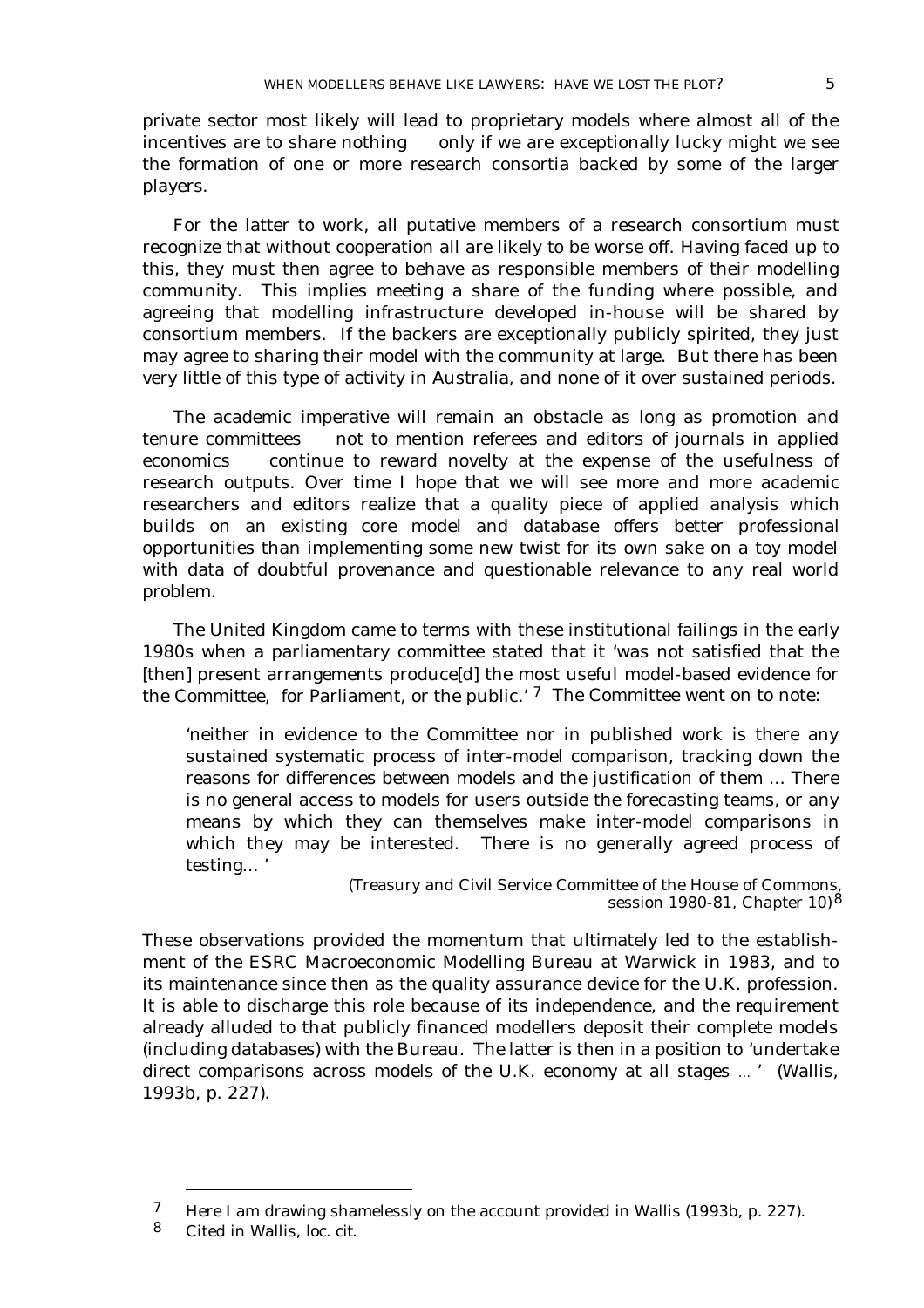### *3. Lessons from the Impact Project experience*

The Australian community of policy modellers with an orientation towards applied general equilibrium was largely created at the Impact Project. Many key figures of the community either participated in some way in the development of the ORANI or the MONASH model under Peter Dixon and associates; or else attended training courses organized by the Project. Such training courses provide the ultimate in the public exposure of a model. From the viewpoint of those attending, the principal advantages are that such a course:

- gives quick access to the core model, data base and computing system;
- establishes contact with a network of researchers having overlapping interests;
- gives hands-on experience with manipulating a state-of-the-art model for policy analysis; and
- serendipitously achieves many of the aims of refresher courses in economic theory and policy analysis.

From the viewpoint of the profession, the detailed knowledge of the model gained on a course is taken back into the institution or firm employing the course graduate, so that accurate knowledge of how the model works becomes diffused among the model-using clientele.

The story of the success of the family of ORANI-based models has been documented at length in Powell and Lawson (1990), Vincent (1990), Powell and Snape (1993) and Dee (1994). This success would not have been possible without generic software allowing modellers routinely to modify those parts of the ORANI theory that were not adequate to the task in hand, to eliminate unnecessary detail by aggregating over sectors/agents not currently under focus, and to amplify sectors of current interest by adding additional equations and data. The GEMPACK software suite developed by Ken Pearson and associates (see Harrison and Pearson 1996) put all of this on a routine basis.

Apart from the importance of modelling flexibility to the clientele, and of human capital formation through training courses, other 'lessons' gleaned from Impact's two decades of experience (as summarized by Powell and Lawson 1990 or Powell and Snape, 1993) suggest that a project which aims to provide the infrastructure for a focused modelling community:

- 1. should not be run entirely within a university, nor entirely within the client policy agencies;
- 2. should be accompanied by full public documentation of data, methods, and results;
- 3. should have detailed involvement of the policy clientele in the design stage of model building;
- 4. should be at full arm's length from executive government.

The last of these recommendations involves putting some space between the practitioner who is supplying the tools and the practitioner who is crafting the policy advice. The credibility of the tools should not be left too vulnerable to misjudgments by policy analysts or to the political popularity of particular policy recommendations based on them. Item 3 above, on the other hand, emphasizes that a policy-oriented model will be of limited use if no policy adviser uses it with enthusiasm.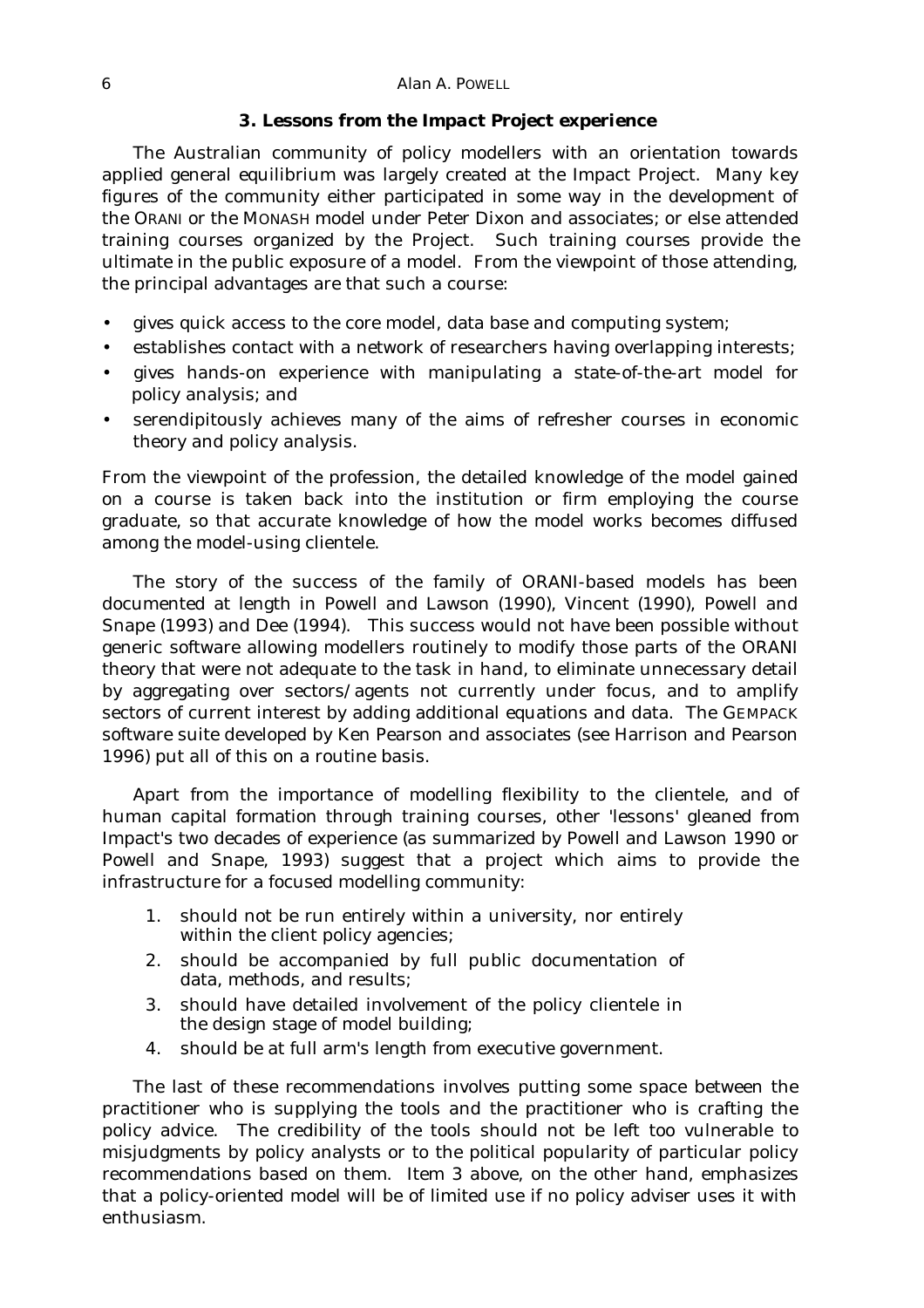As we have noted above, item 2 is simply a criterion for scientific work: results must be capable of replication. Where conflicting interests are at stake, it is unreasonable to expect opponents to accept the reasonableness of assumptions or the internal consistency of simulations without full documentation; moreover, they can be relied upon to invest considerable resources into unearthing any shoddy work. And in any event, abiding by best scientific practice is the assurance of quality control. Item 1 recognizes complementarities between the discipline of a civil service environment, which encourages working to a pre-announced research program, and the creativity of the academic environment, which often does not.

Finally, sponsors need to be convinced that a model, including its database/ parameter file and computer systems, like any capital good, is subject to both depreciation and obsolescence. An on-going resource commitment is necessary for updating and refurbishment.

### *4. The continuing need for well documented and publicly accessible models*

Well documented models in the public domain are capable of being well understood and used by participants in policy debates who are fully at arm's length from the model builders; such models consequently form a reference standard to which all modelling in a given discussion can be related. If a commercial model with relatively restricted public accessibility is used in debate and is claimed to be superior, in some way, to publicly documented and accessible models, the onus would then be on the user of the commercial model to point out the differences by fully exposing at least those parts of the commercial model that are under contention. If the supply of publicly documented and accessible models becomes sparse or non-existent, however, there is no reference standard and little chance that debates among modellers on technical matters will generate anything but confusion and public ridicule, a result which the Press can be relied upon to promote with glee.

It became fashionable in Canberra during the mid 1980s to deny the existence of public goods and to force the funding of economic intelligence garnering increasingly into the private sector. This has created opportunities for many talented modellers to set up shop as service providers. Several of them understandably packed up the tool kit built in the public and academic sectors and proceeded to add value and to differentiate the product to suit the conditions of the market place. Those left behind in academia and in the public sector faced an increasingly hostile climate in which developmental work was claimed not to be a matter of public concern since competition among private model proprietors would serendipitously provide the modelling infrastructure. Clients in the public sector need only purchase products off the shelf and all would be well.

### *Antecedents of existing models and the knowledge base for modelling*

The first point to make in rebuttal of the above view is that *all* of the current Australian models that are highly regarded by the profession  $-$  or if not the models themselves, then at least their direct lineal antecedents — were initially (and usually substantially) developed in academia or in public institutions. If seminal work in private-sector models is occurring (and there is some), it is hard to see how it can spread at all rapidly to the rest of the profession: the commercial imperative obviously is a substantial impediment. No private proprietor will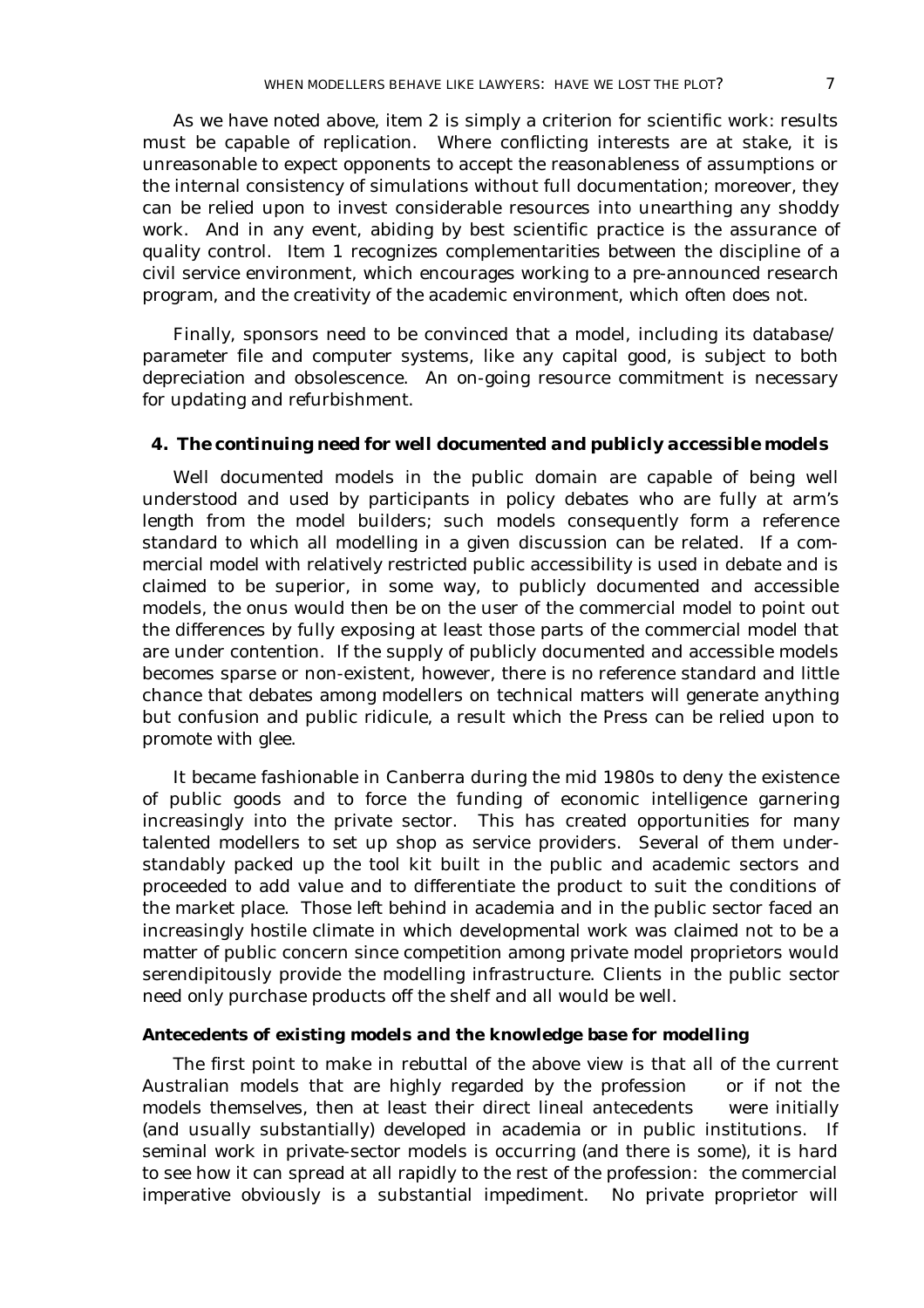willingly place a model fully in the public domain if her/his livelihood depends upon reaping rents from it.

Frankly, I find this situation alarming. The current tendency of Australian governments to purchase economic modelling services 'off the shelf' means that all model proprietors are focused on pleasing their clients (in itself a good thing) *in the narrow context of whatever issue is current* (a serious danger to clear thinking and honest scientific work)*.* It would be far too easy for modellers whose livelihoods depend on pleasing the client, either consciously or unconsciously, to tune their models to the client's requirements, *irrespective of the empirical provenance* of the parameter values and other model settings that they feel compelled to adopt in the light of the client's expressed needs and preferences. This is known in semitechnical language as *fudge-factoring*: that is, endogenizing the assumptions to produce the required result9.

In case any should take offence at the implications of the above paragraph, let me make it clear that the validity of the point of view that I am expressing here does not require one to believe that such lapses from grace actually take place. For proper public policy formation in a democracy it is necessary that all arguments supporting a given policy option are based on honestly stated premises. The ordinary citizen may read that Dr X or Professor Y is a highly acclaimed modeller and that her/his model implies that the government should do Z. Such a citizen is entitled to assume that any modeller with high prestige in the profession will be addressing the issue as honestly and dispassionately as she/he can. *The citizen is also entitled to assume that the standards of the profession promote such objectivity by utilizing the ordinary common-sense precaution of independent peer-group scrutiny and evaluation.* In a world dominated by privately financed models, there can be no such guarantee.

From the kind of scenario I have painted above it is not hard to imagine the situation deteriorating to the point where quantitative economic modellers become regarded by the clientele as not much more than 'hired mouths'  $-$  once it becomes widely accepted that non-publicly accessible models provide acceptable fuel for policy disputes, the temptation to use modellers as lawyers will be irresistible. And so much the more so as non-experts in modelling become fully aware that the available factual evidence rarely is strong enough to support one model specification or set of parameter values definitively to the exclusion of all others.

### *5. Summary and conclusion*

Underlying my arguments above have been three propositions. I regard the truth of the first as self-evident, and the desirability of the remaining two as clear. They are:

(1) No modeller will willingly place a model fully in the public domain if her/his livelihood depends upon reaping rents from it.

 <sup>9</sup> In another terminology this (or something very similar) is known as *'If only'* (as distinct from *'What if?*) simulation — with 'simulation' possibly encompassing both of its connotations; see Wallis (1993a, p. 125).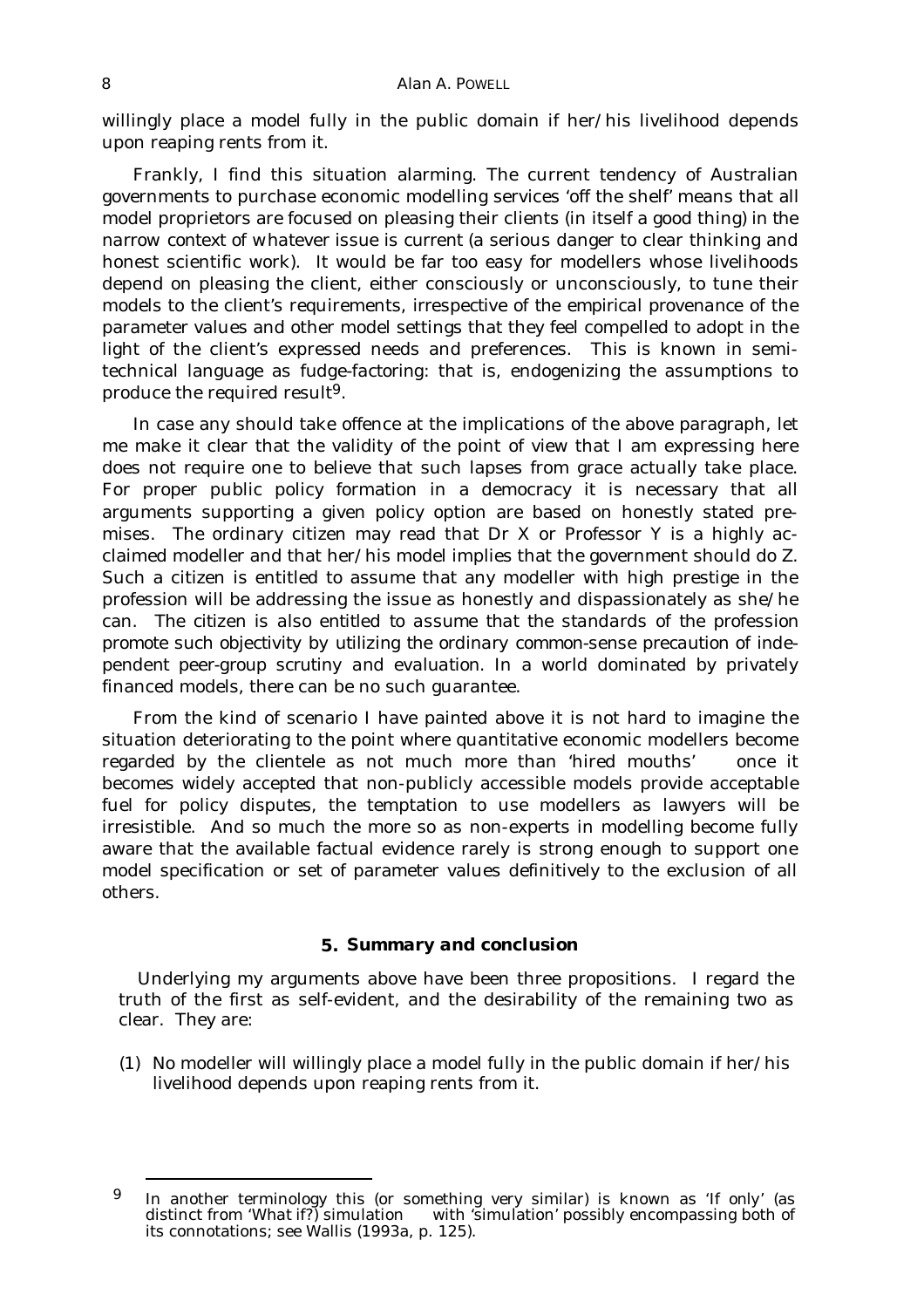- 
- (2) Only models in the public domain are readily open to independent authentication10.
- (3) No model which has not been independently authenticated should have standing in public policy discussions.

Conditional on the truth of (1), a strict interpretation of the desiderata (2) and (3) would exclude most contemporary Australian models from the policy debate.

Above I have softened (2) and (3) to allow as admissable models that are well enough documented for the profession to have a good general grasp of the main mechanisms present in them, provided elements that are crucial to contentious points in the policy debate are fully publicly exposed.

I have argued that such a relaxation of standards is more manageable and less dangerous if we have well defined, publicly documented and accessible models available as a reference standard; and moreover, that the infrastructure on which private models are built has been developed almost exclusively in the public and/or academic sectors. The difficulties that modellers in these sectors are experiencing in obtaining funding means that the infrastructure is deteriorating and that the base from which most private modellers will have to work in the future may be of inferior quality.

I have noted the economies of scale and scope that underlie major modelling projects, and concluded that 'leaving it to the market' is not likely to produce an efficient outcome. I have also pointed out that the academic imperative mitigates against serious developmental work in applied modelling. This view is shared by Ron Smith (whose views derive from British, rather than Australian, experience):

'My … conclusion is that a free market solution (which includes public sector clients buying the outputs they require from either vertically integrated or separate producers) is unlikely to generate adequate investment in basic research and development. The immediate rewards of model development work to the clients (decision-makers and academics) are too low for them to provide enough resources to motivate the teams.'

(Smith, 1994, pp. 86-87)

Finally, I have commented that the denial of the public-goods aspects of policy models by many bureaucrats since the mid-1980s has been destructive, and threatens Australia's outstanding international reputation as an intelligent user of modelling in the making of real policy decisions. With an increasing tendency to see modellers as 'hired guns'  $-$  that is, as lawyers  $-$  we are in danger of losing the plot.

 <sup>10</sup> By independent authentication I mean that an independent professional is able to check the computer implementation of the model against a full description of it provided by the model builder.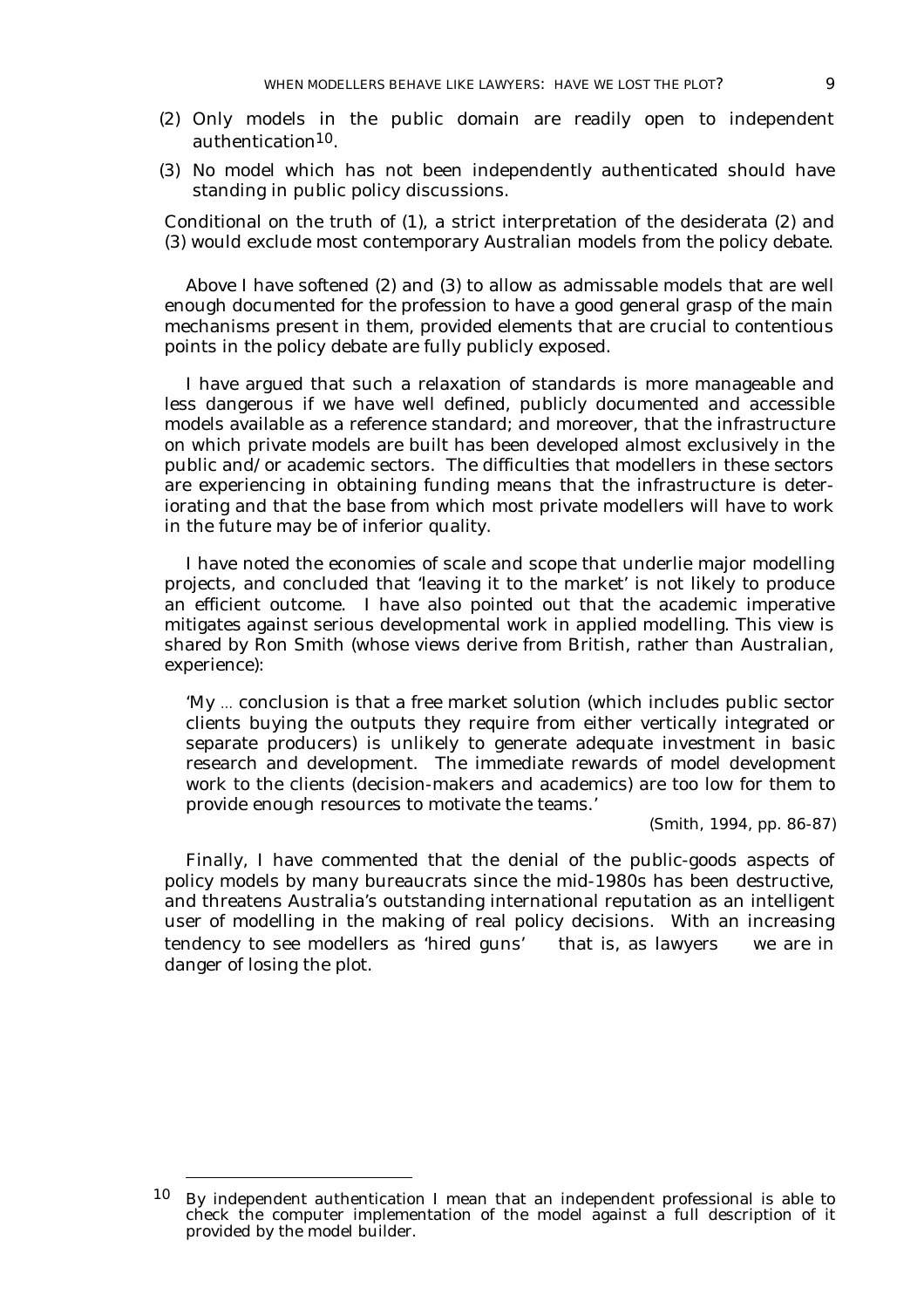### *REFERENCES*

- Adams, P.D. and P.B. Dixon (1995), "Prospects for Australian Industries, States and Regions: 1993-94 to 2001-02", Australian Bulletin of *Labour*, Vol. 21, No. 2 (June), pp. 87-108.
- Adams, P.D., P.B. Dixon, D. McDonald, G.A. Meagher and B.R. Parmenter (1994), "Forecasting for the Australian Economy Using the MONASH Model", *International Journal of Forecasting*, Vol. 10, pp. 181-189.
- Centre of Policy Studies (1994) *MONASH Model MONASH94* issued by the Centre of Policy Studies, Monash University, Clayton 3168 Vic. Australia, as part of the documentation for the November 1994 MONASH Training Course.
- Deans, A., and G. Jacobsen, "SA challenges IC on cuts to car tariffs", *Australian Financial Review*, April 30th.
- Dee, P. (1994) "General Equilibrium Models and Policy Advice in Australia", paper presented at the IFAC Workshop on Computing in Economics and Finance, Amsterdam, June 8-10.
- Dewald, W.G., J.G. Thursby, and R.G. Anderson (1986) "Replication in Empirical Economics", *American Economic Review*, No. 76, No. 4 (September), pp. 587-603.
- Dixon P.B., B.R. Parmenter, J. Sutton and D.P. Vincent (1982) *ORANI: A Multisectoral Model of the Australian Economy* (Amsterdam and New York: North Holland Publishing Company).
- Harrison, W.J., and K.R. Pearson (1996) "Computing Solutions for Large General Equilibrium Models", *Computational Economics*, Vol. 9, pp. 83-127.
- Hertel, T.W. (ed.) (1997), *Global Trade Analysis: Modeling and Applications* (New York and Cambridge, U.K.: Cambridge University Press).
- Hertel, T.W. (1994) "Taking IMPACT Abroad: The Global Trade Analysis Project", paper presented at the IFAC Workshop on Computing in Economics and Finance, Amsterdam, June 8-10.
- Kenderes, M. and A. Strzelecki (1991) "Listing the 1986-87 ORANI Database", Industry Commission Research Memorandum No. OA-569, Belconnen, ACT, December
- Powell, A.A. and C. W. Murphy (forthcoming 1997) *Inside A Modern Macroeconometric Model*  $-\overline{A}$  *Guide to the Murphy Model, second revised* and enlarged edition (Berlin, Heidelberg and New York: Springer-Verlag), pp. xviii + 454.
- Powell, A.A. and R. H. Snape (1993) "The Contribution of Applied General Equilibrium Analysis to Policy Reform in Australia", *Journal of Policy Modeling*, Vol. 15 No.4 (August), pp. 393-414.
- Powell, A.A. and T. Lawson (1990) "A Decade of Applied General Equilibrium Modelling for Policy Work", Ch. 8 in L. Bergman, D. Jorgenson and Erno Zalai (eds.), *General Equilibrium Modeling and Economic Policy Analysis*, Cambridge, MA: Blackwell.
- Powell, A.A. and T. Lawson (1990) "A Decade of Applied General Equilibrium Modelling for Policy Work", Ch. 8 in Lars Bergman, Dale W. Jorgenson and Erno Zalai (eds), *General Equilibrium Modeling and Economic Policy Analysis* (Cambridge, Mass: Blackwell, 1990), pp. 241-90.
- Smith, R. (1994) "The Macromodelling Industry: Structure, Conduct and Performance", Ch. 5 in Stephen G. Hall (ed.), *Applied Econometric Forecasting Techniques* (Hemel Hemstead, Hertfordshire: Harvester Wheatsheaf), pp. 68-88.